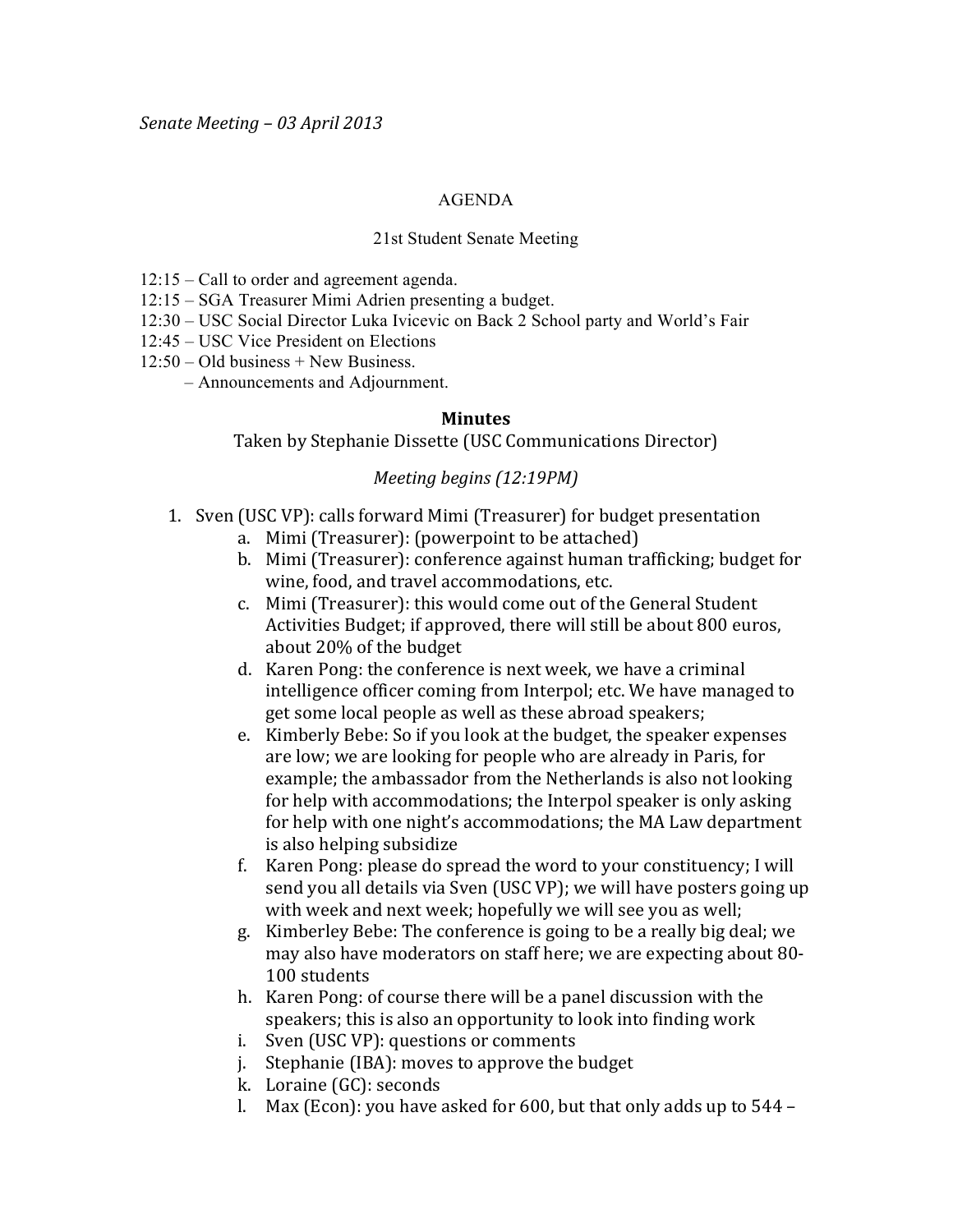- m. Karen Pong: anything we don't use you will get back
- n. Togzhan (Senior): where will it be held
- o. Karen Pong: C-12, C-13, next Thursday
- p. Stephanie (IBA): moves to accept the budget
- q. Budget approved unanimously
- 2. Sven (USC VP): calls forward Luka (USC Social)
	- a. Luka (USC Social): discussing World's Fair and the Back to School Party
	- b. Luka (USC Social): (briefly describes World's Fair again); next Tuesday, C-13, there will be another info meeting; that's essentially the last update you will be getting
	- c. Luka (USC Social): Money-wise, you can receive up to 100 euros from the Treasurer; preferably this will represent your country; she will reimburse you after receiving receipts
	- d. Elisabeth (Psych): where can we sign up online?
	- e. Luka (USC Social): it's already been posted by Stephanie, but it will be included in the FB event soon
	- f. Luka (USC Social): There is also a party this Friday, at La Boite, the old Neo; from 11:30PM-5AM; it's Free entrance, AUP doesn't normally have this; yet again, Free entrance – the perfect type;
	- g. Luka (USC Social): The space is limited to a max of 250 people
	- h. Rene (MAGCS): do you have photos of the venue? And they are posted online
	- i. Luka (USC Social): they are online, yes.
	- j. Togzhan (Senior): you will limit it to 250? Can we bring people from outside AUP?
	- k. Luka (USC Social): we will only limit if we have to; and yes, outside guests welcome
- 3. Sven (USC VP): a quick word on elections
	- a. Sven (USC VP): you have received a timeline with the dates for both rounds (to be attached)
	- b. Sven (USC VP): what we normally do is put up posters, talk to individuals, FB, etc.; but we need really dedicated and skilled workers for the executive elections; obviously, we look for anyone interested, it is open to any student to run, but we are specifically hoping you will keep your eyes open to look for individuals who may have the skill set for these specific positions; please inform them of Sunday's deadline, encourage them to come talk to us; it's a request from your SGA, please consider it.
	- c. Sven (USC VP): one broader question, who of you have sent out at least one email to your constituents? Okay, so there are some of you who have never sent out an email; please do go talk to ITS if you are having difficulties; with World's Fair, Elections, etc. coming up, we